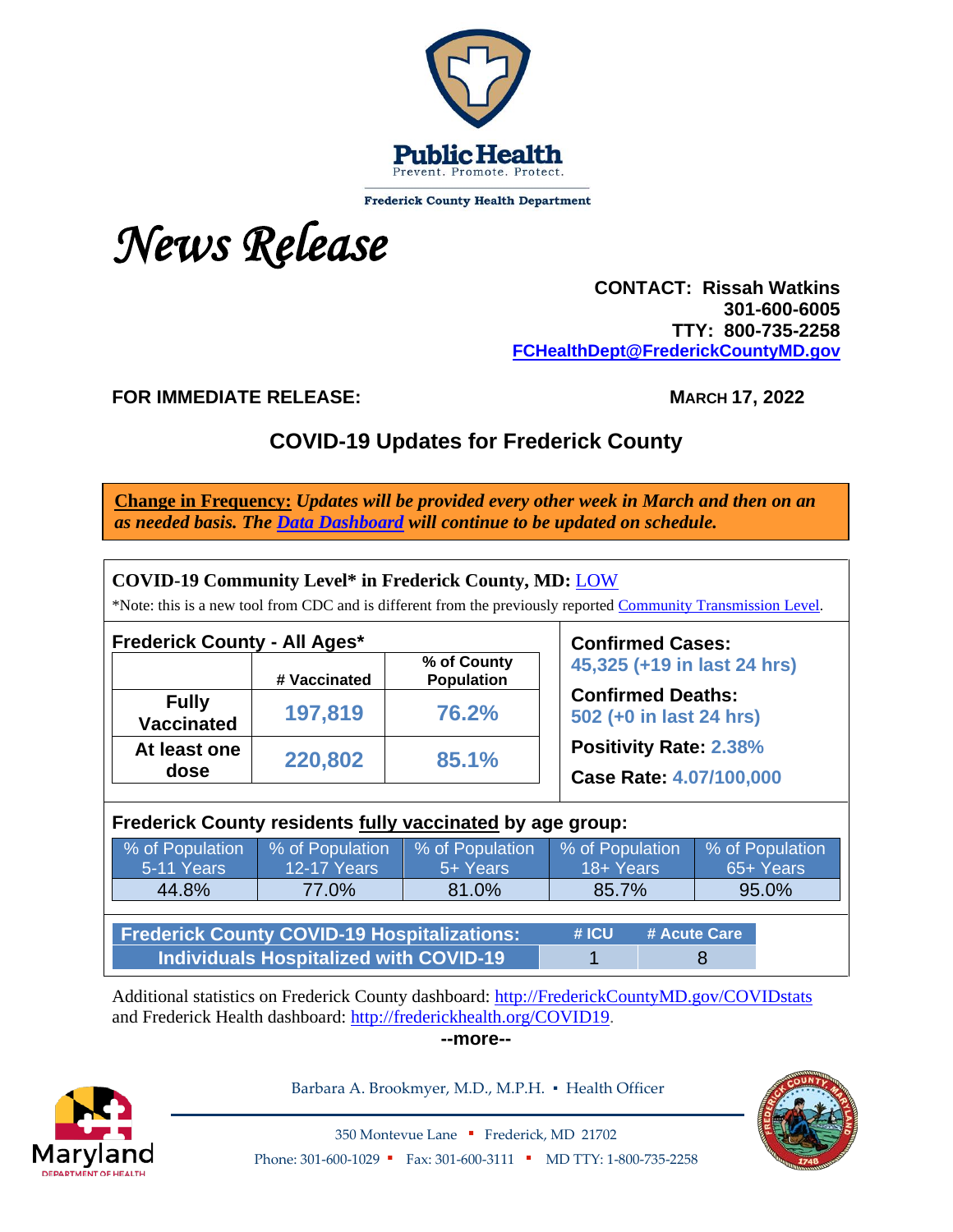

#### **Page 2/COVID Update**

### **Update from Frederick County Public Schools (FCPS)**

FCPS will now accept negative results from COVID-19 Home Test Kits in order for symptomatic individuals to return to school before the standard 5 day isolation time..

Based on FDA guidance, accepting negative COVID-19 Home Test Kit results is different from Rapid Antigen or PCR test requirements. Acceptance of negative test results from COVID-19 Home Test Kits to return to school will require two negative test results at least 24 hours apart, per FDA guidance. Many home test kits include two tests per kit.

In yesterday's message, we shared this guidance is for individuals who test positive for COVID-19. This guidance is **not** for individuals who test positive for COVID-19. This guidance is for symptomatic individuals who are testing in order to return to school before the standard 5 day isolation time.

If parents/guardians use a COVID-19 Home Test Kit and their child tests negative, **they must test their child again with a second test no sooner than 24 hours after the first test.** If the second test is also negative, their child may return to school as long as they have been fever- free for at least 24 hours without using fever-reducing medication. The parent must provide the completed and signed [COVID-19 Home Tests Results Form](https://www.fcps.org/student-services/files/documents/forms/COVID-19_HomeTestResultsFormDirections.pdf) to school health staff in order for the child to return prior to the standard isolation time.

**\*Parents/guardians still have the option to seek a Rapid Antigen or PCR test from FCHD, FHH, a pharmacy, or a health care provider rather than using a COVID-19 Home Test Kit.**

[https://fcps.ezcommunicator.net/edu/frederick/preview\\_message.aspx?app=0&id=111044&type](https://fcps.ezcommunicator.net/edu/frederick/preview_message.aspx?app=0&id=111044&type=notice&source=ViewNews) [=notice&source=ViewNews](https://fcps.ezcommunicator.net/edu/frederick/preview_message.aspx?app=0&id=111044&type=notice&source=ViewNews)

### **Test Kits & Masks at Libraries**

#### **Update on Free Masks and Test Kits:**

All Frederick County Public Library branches continue to have KN95 masks and test kits available inside the libraries during regular business hours. Supplies will be renewed when they run low. Visit [fcpl.org](https://www.fcpl.org/) for library branch hours and locations.

#### **Reporting Positive Results**

You can report positive test results through the Maryland COVID Positive At-Home Test Report Portal. Log in at: [https://covidlink.maryland.gov/selfreport.](https://covidlink.maryland.gov/selfreport) If you do not have login information, you may register to create an account.

**--more--**

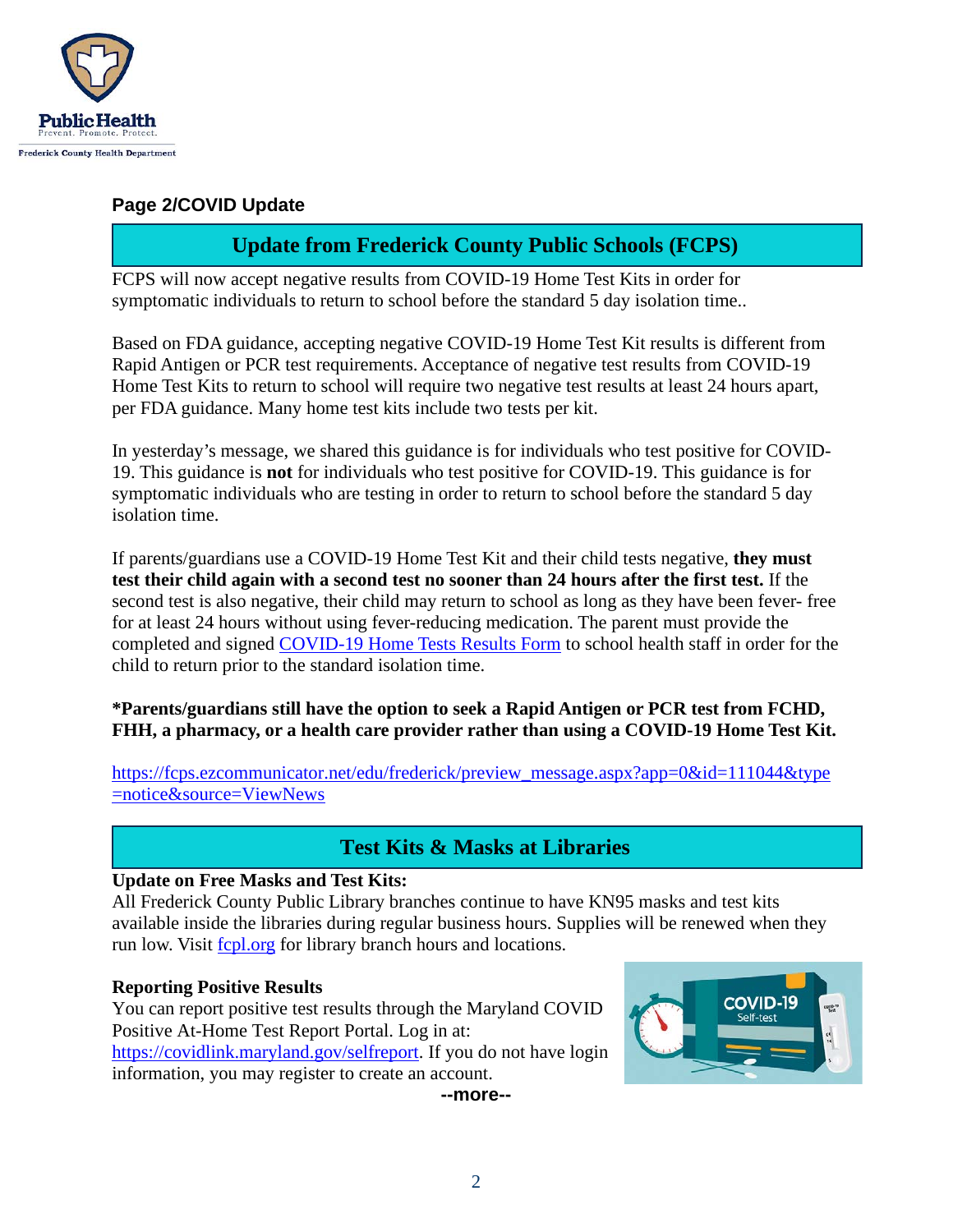

### **Page 3/COVID Update**

### **Booster Reminder**

Have you gotten your COVID-19 booster yet? If not, you can get your booster or any other scheduled doses at any of our vaccination clinics. Walk-ins are welcome, or you can schedule for a quicker visit. Check out the list of upcoming clinics

here: [http://frederickcountymd.gov/covidvaccine.](https://health.frederickcountymd.gov/629/COVID-19-Vaccine)



**CDC Updates**

CDC has developed two new infographics: ["Recommendations for People with COVID-19"](https://www.cdc.gov/coronavirus/2019-ncov/downloads/your-health/QI-Guidance-Isolation.pdf) and ["Recommendations for COVID-19 Close Contacts.](https://www.cdc.gov/coronavirus/2019-ncov/downloads/your-health/QI-Guidance-Quarantine.pdf)" As CDC case investigation and contact tracing [prioritization guidance](https://www.cdc.gov/coronavirus/2019-ncov/php/contact-tracing/contact-tracing-plan/prioritization.html) recommends a shift away from universal case investigation and contact tracing, people with COVID-19 and close contacts need a way to understand CDC recommendations for isolation and quarantine, as well as testing and mask use following close contact. The infographics help the reader visualize current CDC recommendations.

| <b>Here's What To Do:</b>                                     |                                                                                                                      | Have you tested positive for COVID-19 or have mild symptoms and are waiting for test results?                                                                                                                                                                                                    |                                                                                                                                                                                                                                                                                                                                                 |
|---------------------------------------------------------------|----------------------------------------------------------------------------------------------------------------------|--------------------------------------------------------------------------------------------------------------------------------------------------------------------------------------------------------------------------------------------------------------------------------------------------|-------------------------------------------------------------------------------------------------------------------------------------------------------------------------------------------------------------------------------------------------------------------------------------------------------------------------------------------------|
|                                                               |                                                                                                                      | Isolate. Stay at home for at least 5 days.*                                                                                                                                                                                                                                                      | Day 6: Do a self-check. How are you feeling?<br>You could have loss of taste or smell for weeks or months after you<br>feel better. These symptoms should not delay the end of isolation.<br>No symptoms or symptoms improving.                                                                                                                 |
| <b>TAY HOA</b>                                                | To keep others safe in your home, wear a mask,<br>stay in a separate room and use a separate<br>bathroom if you can. |                                                                                                                                                                                                                                                                                                  | No fever without fever-reducing<br>F CHEC<br>medication for 24 hours: You can leave<br>isolation. Keep wearing a mask around<br>other people at home and in public for<br>5 more days (days 6-10).                                                                                                                                              |
|                                                               | 品                                                                                                                    | Do not travel for 10 days.<br>If you can't wear a mask, stay home<br>and away from other people for 10 days.<br>To calculate the recommended time frames.<br>day 0 is the day you were tested if you don't have<br>symptoms, or the date your symptoms started.                                  | Symptoms not improving and/or still<br>have fever: Continue to stay home until<br>24 hours after your fever stops without<br>using fever-reducing medication and<br>vour symptoms have improved.<br>After you feel completely better, keep                                                                                                      |
|                                                               | 曲                                                                                                                    | Contact your healthcare provider to discuss your test results<br>and available treatment options. Watch for symptoms,<br>especially fever. If you have an emergency warning sign.<br>such as trouble breathing or persistent chest pain or<br>pressure, seek emergency medical care immediately. | wearing a mask around other people at<br>home and in public through day 10.                                                                                                                                                                                                                                                                     |
| <b>U.S. Department of</b><br><b>Health and Human Services</b> |                                                                                                                      |                                                                                                                                                                                                                                                                                                  | *If you are moderately or severely ill (including being hospitalized or requiring intensive care or ventilation<br>support) or immunocompromised, please talk to your healthcare provider about when you can end isolation.<br>Please refer to COVID-19 Quarantine and Isolation for guidance on isolation in healthcare settings and high risk |



Click on infographics to see larger.

**--more--**